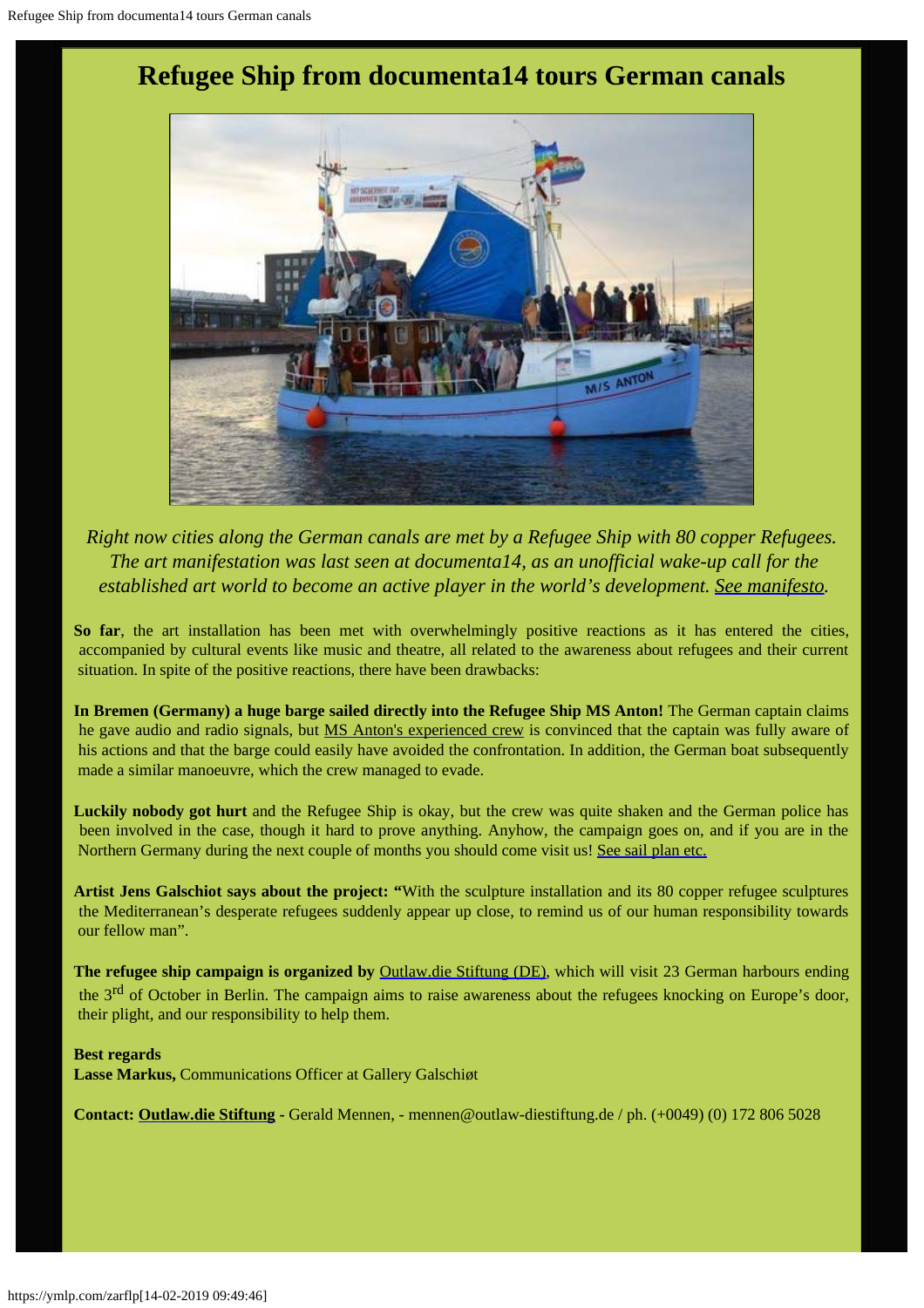

## **Update from provocative Fundamentalism-exhibition in the EU Parliament**

**In July, 6 co-workers from gallery Galschiot** pulled out their 'fashion clothes' and went to the EU Parliament where Artist Jens Galschiot presented parts of his [Fundamentalism project.](http://fundamentalism.dk/en/)

**The exhibition was arranged by Danish MEP Bendt Bendtsen** (Christian Democrats). For four days, members of Parliament, lobbyists etc. could see and debate 600 of the darkest and brightest quotes from the Quran, the Bible and the Torah, presented in nine different languages. The exhibition got a lot of good attention and several visitors showed interest in exhibiting the 9m broad and 30 tons heavy sculpture around Europe.

**The exhibition is a good example of how art can be used directly in a political** forum to start a relevant and important debate about religion and culture, on a neutral and fruitful basis.

[See Photos from the exhibition.](https://www.facebook.com/253793748077349/photos/pcb.1273647232758657/1273636556093058/?type=3&theater)



 **Refugee Ships will visit 23 harbours in Germany this summer**. [See sail plan](http://www.outlaw-diestiftung.de/aktivitaeten/veranstaltungen/mit-sicherheit-gut-ankommen/die-route/#c145)



**The sculpture Fundamentalism**



**This mail has been sent from Art In Defence Of Humansm (AIDOH)**